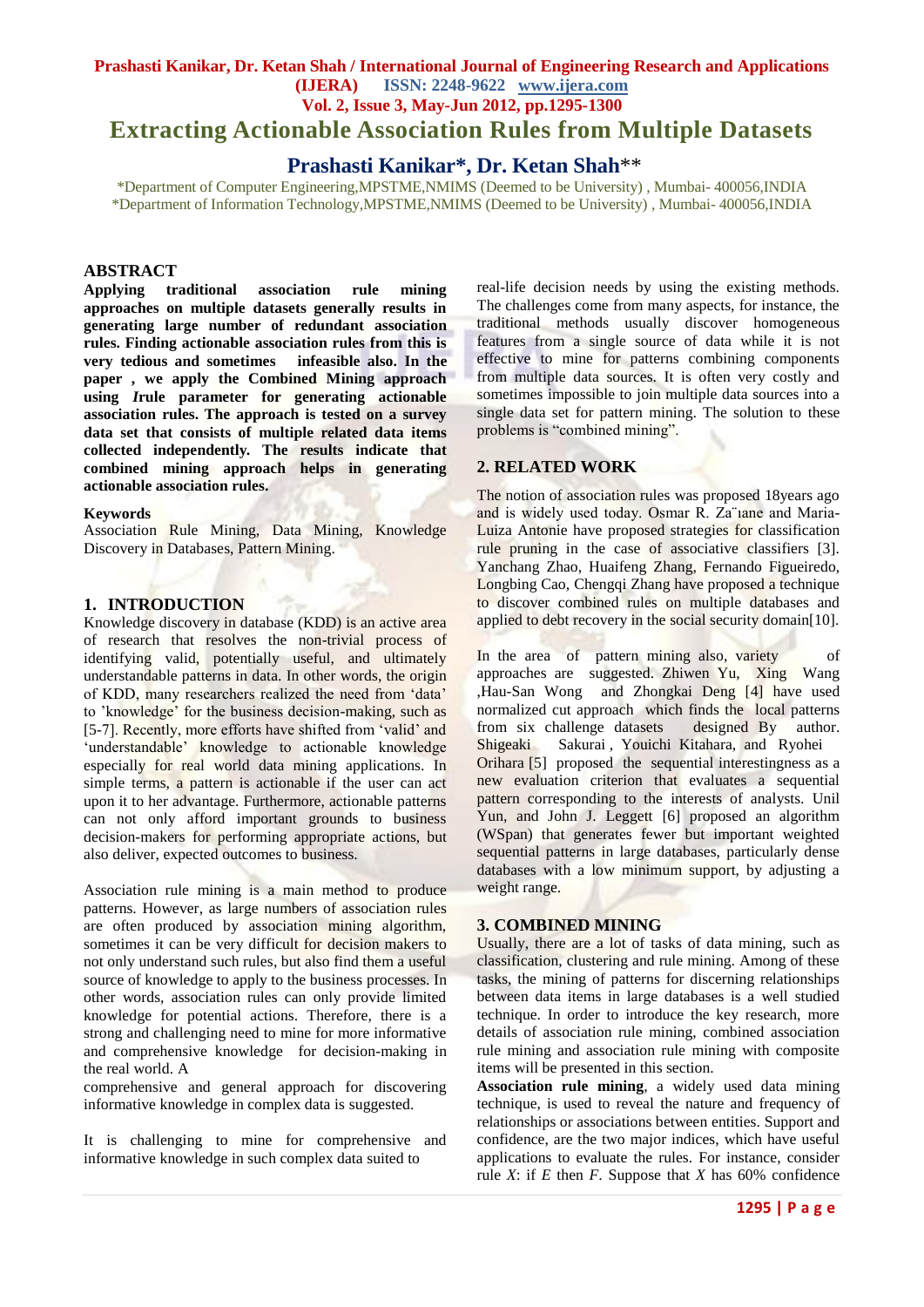and 40% support. It expresses that 40% of records contain *E* and *F*. In fact, this means that in 40% of total records, rule *X* is valid. Additionally, it expresses that 60% of records that contain *E*, contain *F* as well. However, conventional association rules, as discussed above, can only provide limited knowledge for potential actions.

Strictly speaking, traditional association rule mining can only generate simple rules. However, the simple rules are often not useful, understandable and interesting from a business perspective. Thus, Zhao et al. [1] proposed combined association rules mining, which generated through further extraction of the learned rules. In other words, to present associations in an effective way, and in order to discover actionable knowledge from resultant association rules, a novel idea of combined patterns is proposed.



Fig 1: Classification of Combined Mining Approach ([1] and [2])

In **multifeature combined pattern mining**, a combined pattern is composed of heterogeneous features of different data types, such as binary, categorical, ordinal, and numerical, or of different data categories, such as customer demographics, transactions, and time series.

**Multimethod combined mining** is another approach to discover more informative knowledge in complex data. The focus of multimethod combined mining is on combining multiple data mining algorithms as needed in order to generate more informative knowledge. In fact, the combination of multiple data mining methods has been recognized as an essential and effective strategy in dealing with complex applications.

**A combined association rule** is composed of multiple heterogeneous itemsets from different datasets. A combined rule pair is composed of two contrasting rules and **combined rule clusters** are built from combined association rules. The proposed combined patterns provide more interesting knowledge and more actionable results than traditional association rules [1].

Compared with simple association rules, combined association rules have more chances to take actions for decision makers in real data mining applications. The following example explains the point.

#### **3.1 Advantages of Combined Approach**

Advantages of combined mining in discovering informative knowledge in complex data, compared to a single use of existing methods.

- **1)** Flexible frameworks for combining multifeatures, multisources and multimethods covering various needs in mining complex data, which are customizable for specific cases. With combined mining, the advantage of specific algorithms can be well taken in handling particular tasks.
- **2)** Effective in discovering patterns with constituents from multiple heterogeneous sources and a large scale of real life data, which can provide patterns reflecting a full picture rather than a single line of business.

#### **3.2** *I***rule Calculation**

*I*rule indicates whether the contribution of  $U$  (or  $V$ ) to the occurrence of *T* increases with *V* (or *U*) as a precondition. Therefore, "*I*rule < 1" suggests that  $U \cap V \rightarrow T$  is less interesting than  $U \to T$  and  $V \to T$ . The value of *I*rule falls in  $[0, +\infty)$ . When *I*rule > 1, the higher *I*rule is, the more interesting the rule is. Therefore, our new measures are more useful than the traditional confidence and lift [1].

$$
Irule (UA V \rightarrow T) = \frac{Lift (UA V \rightarrow T)}{Lift (U \rightarrow T)^* Lift (V \rightarrow T)}
$$

#### **4. STEPS FOR COMBINED MINING**

In following diagram, the steps for implementing combined association rule mining are given.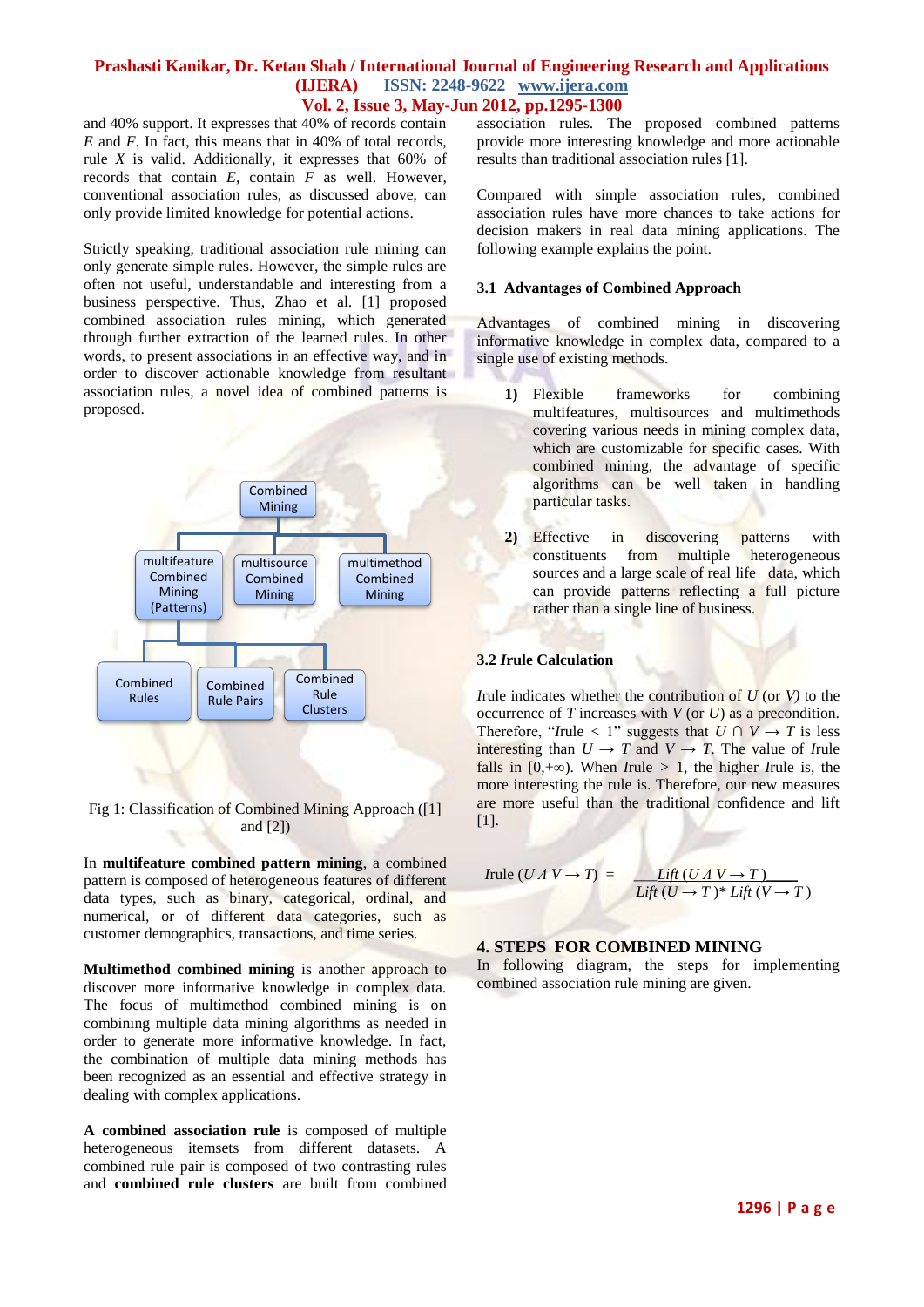

#### **5. DATA SET DESCRIPTION**

The data set considered here is taken from a survey report to find out quality rules in order to make decisions to make the travelling convenient for the people of that particular region. The data set consists of 1794 records with following attributes and the answers of Questions asked to people of that area.

Table I Data set considered

| <b>ATTRIBUTE</b>    | <b>DESCRIPTION</b>                         |  |  |  |  |
|---------------------|--------------------------------------------|--|--|--|--|
|                     |                                            |  |  |  |  |
| Gender              | Male or Female                             |  |  |  |  |
| Age                 | Given in years                             |  |  |  |  |
| <b>Marital</b>      | Marital Status of respondent               |  |  |  |  |
| Level of            |                                            |  |  |  |  |
| <b>Education</b>    | <b>Highest Level of Education Achieved</b> |  |  |  |  |
| <b>Gross Income</b> | Gross Income of respondent                 |  |  |  |  |
| <b>Region</b>       | Region where respondent lives              |  |  |  |  |
|                     | Method of Transport to do Main             |  |  |  |  |
| <b>Ouestion 1</b>   | Shop                                       |  |  |  |  |
|                     | Time Taken to Travel to do Main            |  |  |  |  |
| <b>Ouestion 2</b>   | Shop                                       |  |  |  |  |
| <b>Question 3</b>   | Ease of Travel to Main Shop                |  |  |  |  |

## **Time taken**

**Method of travel**   $\bullet$  51- Car

61- 5 mins or less

• 52 -Public Transport • 53- Don't Shop  $\bullet$  54- On Foot  $• 55-Other$  $\bullet$  56- Bicycle<br> $\bullet$  57- Motorbi

57- Motorbike/Moped

- 62- 6-10 mins
- 63- 11-20 mins
- 64 -21-30 mins
- 65 -31-45 mins
- $66 45 + \text{mins}$
- $\bullet$  70- N/A

#### **Ease**

- 71- Very Easy
- 72 -Fairly Easy
- 73- Fairly Difficult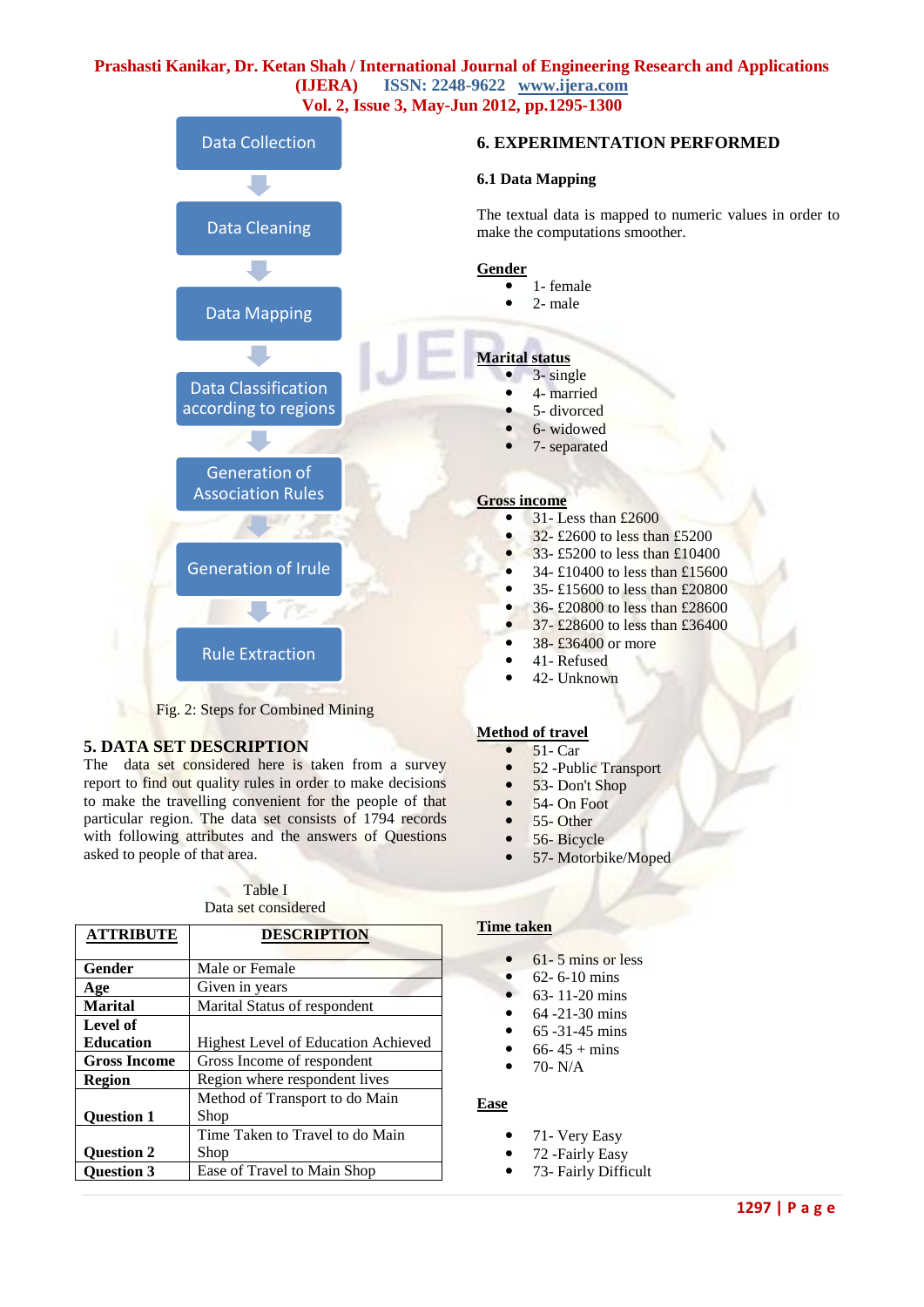- 74- Very Difficult
- 80- N/A

**Region** 

- 101- The North
- 102 -South West
- 103 -Midlands/East Anglia
- 104 -London
- 105 -South East
- 106 -Wales
- 107 -Scotland

#### **6.2 Data Classification**

The data is classified on the basis of regions. The total number of record are 1794. Here, the data consists of seven regions so it is classified into seven classes. Data from each class is processed further for generating association rules.

Fig.3: Region based classification of 1794 records

#### **6.3 Generation and Extraction of Association Rules**

First the association rules are generated using apriori algorithm. After that Lift of the rule is computed. Then Interestingness measure *I*rule is computed for all the rules. Table II shows the rules with *I*rule value greater that 1.

## **7. RESULTS AND DISCUSSION**

In Table II the association rules are given in first four columns in antecedents -> consequents format. In **Lift**  column, the lifts of rule are computed using the formula given in section 4.1. **LDenomLeft** and **LDenomRight** are the lifts of left and right parts of the rule. For example in rule {female,Very easy}->{6-10 minutes} the **LDenomLeft** is the lift of rule {female}->{6-10 minutes}and **LDenomRight** is the lift of rule { Very easy }->{6-10 minutes}. **DLift** is the product of **LDenomLeft**  and **LDenomRight.** Finally *I***rule** is



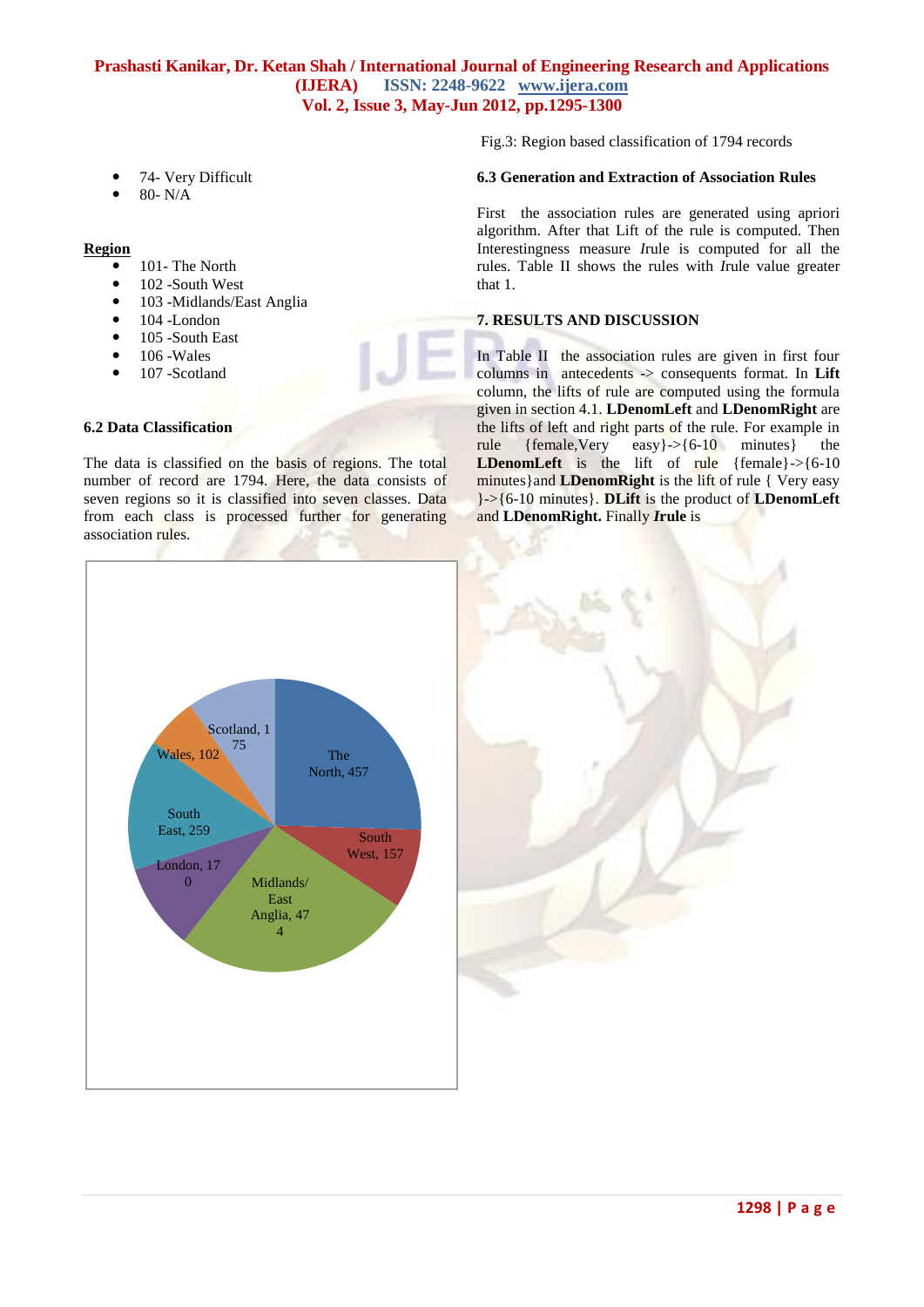Table II

Rules Extracted for region 1(The North) when support =10% and confidence=10%

| Antecedent<br>1                  | Antecedent<br>$\mathbf{2}$ | ->                                                       | Consequen<br>t                       | Lift | <b>LDenomLef</b><br>$\mathbf{t}$ | <b>LDenomRight</b> | <b>DLift</b> | <b>Irule</b> |
|----------------------------------|----------------------------|----------------------------------------------------------|--------------------------------------|------|----------------------------------|--------------------|--------------|--------------|
| {female                          | Very easy}                 | $\mathord{\text{--}}$                                    | $(6-10)$<br>minutes}                 | 1.44 | 1.04                             | 1.2                | 1.248        | 1.15385      |
| $\{car$                          | fairly easy}               | $\Rightarrow$                                            | ${11-20}$<br>minutes}                | 1.35 | 0.9                              | 1.44               | 1.296        | 1.04167      |
| {female                          | $6-10$<br>minutes }        | $\mathord{\text{--}}$                                    | {Very<br>easy}                       | 1.32 | 0.9                              | 1.2                | 1.08         | 1.22222      |
| {female                          | $\operatorname{car}$       | $\mathord{\text{--}}$                                    | ${6-10}$<br>minutes}                 | 1.24 | 1.04                             | 1.15               | 1.196        | 1.03679      |
| $\{car$                          | fairly easy}               | $\mathord{\text{--}}$                                    | ${6-10}$<br>minutes}                 | 1.19 | 1.15                             | 1.03               | 1.185        | 1.00464      |
| {male}                           | $\operatorname{car}$       | $\mathord{\text{--}}$                                    | {Very<br>easy}                       | 1.18 | 1.06                             | 1.1                | 1.166        | 1.01201      |
| {£5200 to<br>less than<br>£10400 | $\operatorname{car}$       | $\Rightarrow$                                            | {female}                             | 1.18 | 1.16                             | 0.9                | 1.044        | 1.13027      |
| {female}                         | $6 - 10$<br>minutes }      | $\Rightarrow$                                            | $\{car\}$                            | 1.17 | 0.9                              | 1.15               | 1.035        | 1.13043      |
| ${6-10}$<br>minutes              | fairly easy}               | $\mathord{\hspace{1pt}\text{--}\hspace{1pt}}\mathord{>}$ | $\{car\}$                            | 1.16 | 1.15                             | $\mathbf{1}$       | 1.15         | 1.0087       |
| {male                            | Very easy}                 | $\mathord{\text{--}}$                                    | $\{ car\}$                           | 1.14 | 1.02                             | 1.1                | 1.122        | 1.01604      |
| ${6-10}$<br>minutes              | Very easy }                | $\rightarrow$                                            | {female}                             | 1.14 | 1.04                             | 0.9                | 0.936        | 1.21795      |
| $\{car$                          | Very easy}                 | $\mathord{\text{--}}$                                    | ${male}$                             | 1.1  | 1.02                             | 1.06               | 1.081        | 1.01739      |
| {male                            | fairly easy}               | $\Rightarrow$                                            | $\{car\}$                            | 1.09 | 1.02                             | $\mathbf{1}$       | 1.02         | 1.06863      |
| {female                          | $\operatorname{car}$       | $\ensuremath{\rightarrow}$                               | {£5200 to<br>less than<br>£10400 $]$ | 1.09 | 1.16                             | 0.9                | 1.044        | 1.04406      |
| {female                          | Very easy}                 | $\ensuremath{\rightarrow}$                               | $\{car\}$                            | 1.06 | 0.9                              | 1.1                | 0.99         | 1.07071      |
| $\{car$                          | $6 - 10$<br>minutes }      | $\Rightarrow$                                            | {female}                             | 1.06 | 0.9                              | 1.04               | 0.936        | 1.13248      |
| {car                             | fairly easy}               | $\mathord{\text{--}}$                                    | ${female}$                           | 1.04 | 0.9                              | 1.11               | 0.999        | 1.04104      |
| $\{car$                          | $6 - 10$<br>minutes}       | $\mathord{\rightarrow}$                                  | {fairly<br>easy}                     | 1.04 | $\mathbf{1}$                     | 1.03               | 1.03         | 1.00971      |
| {female}                         | $\operatorname{car}$       | $\mathord{\text{--}}$                                    | {Very<br>easy}                       | 1.03 | 0.9                              | 1.1                | 0.99         | 1.0404       |

computed by dividing **Lift** by **DLift.** Here ,only the rules with Irule value greater than 1 are shown because if *I*rule is less than 1 then it means that individual rules are much stronger than combined rules.

Using the apriori algorithm , a large number of rules are generated but we can not apply Combined Mining approach on the rules containing a single antecedent . Fig. 6 gives details of number of rules generated using apriori algorithm and number of rules extracted for North region using the *I*rule parameter. Taking support 10% and confidence 10% , 102 association rules are generated and Combined Mining is applied on 33 rules.

Out of these, 14 rules(42%) are rejected. Taking support 20% and confidence 20% , 61 association rules are generated and Combined Mining is applied on 20 rules. Out of these, 11 rules(55%) are rejected.